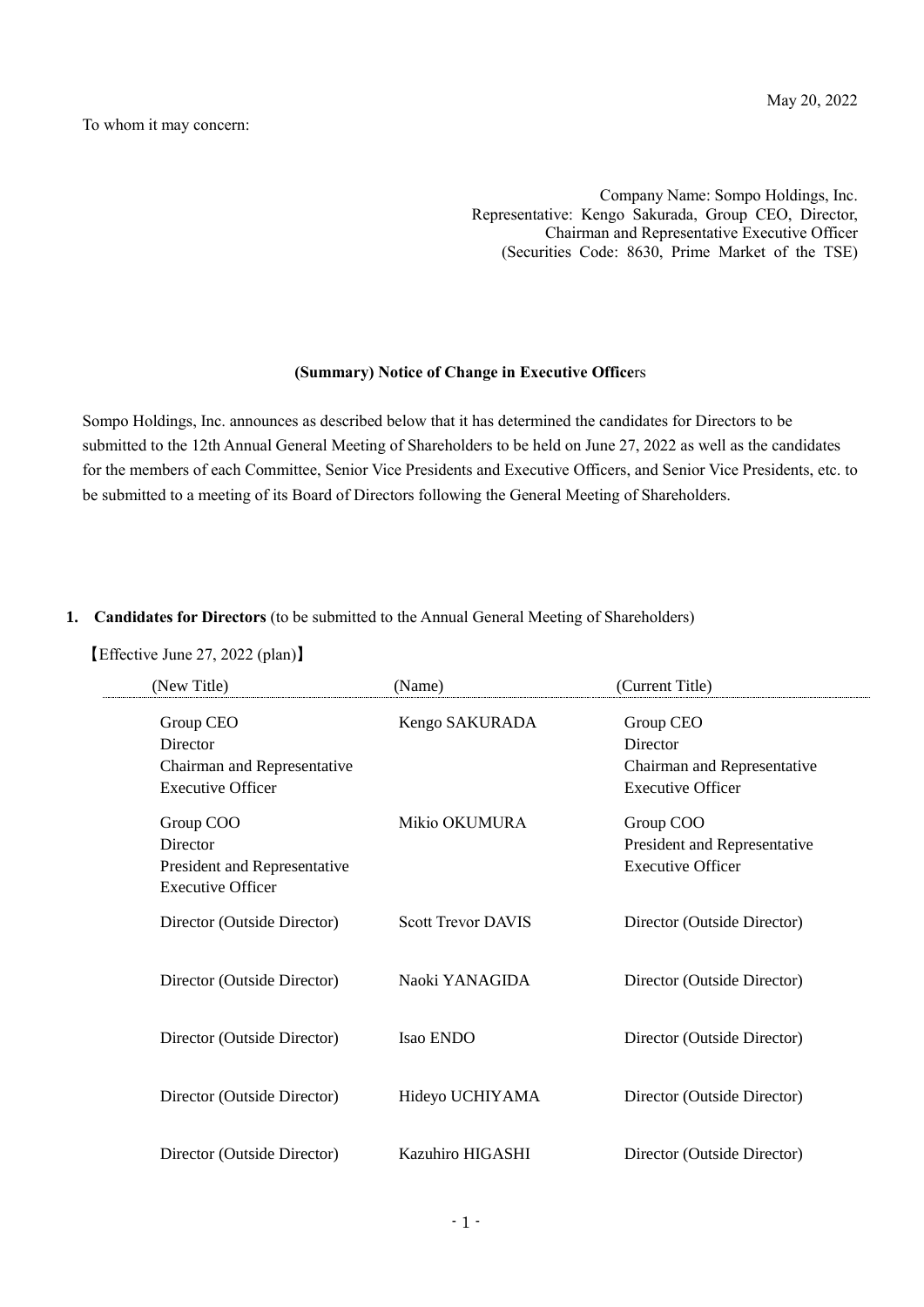| (New Title)                 | (Name)                  | (Current Title)             |
|-----------------------------|-------------------------|-----------------------------|
| Director (Outside Director) | Takashi NAWA            | Director (Outside Director) |
| Director (Outside Director) | Misuzu SHIBATA          | Director (Outside Director) |
| Director (Outside Director) | Meyumi YAMADA           | Director (Outside Director) |
| Director (Outside Director) | Kumi ITO                | Director (Outside Director) |
| Director (Outside Director) | Masayuki WAGA           | (New Appointment)           |
| Director                    | <b>Toshihiro TEJIMA</b> | Director                    |
| Director                    | Satoshi KASAI           | (New Appointment)           |

## **2. Directors Scheduled to Resign**

【Effective June 27, 2022 (plan)】

|       | Name :                | ำาพทุกท<br>$\mu$ le)<br>$0.11$ $0.11$<br> |
|-------|-----------------------|-------------------------------------------|
| 1 V V | ำราชาว<br><b>DIII</b> | )1rector                                  |

**3. Candidates for Committee Members** (to be submitted to the Board Meeting following the General Meeting of Shareholders to be held on the same day)

【Effective June 27, 2022 (plan)】

(1) Nomination Committee

| Director (Outside Director) | <b>Scott Trevor DAVIS</b> |                   |
|-----------------------------|---------------------------|-------------------|
| Director (Outside Director) | Kazuhiro HIGASHI          |                   |
| Director (Outside Director) | Takashi NAWA              |                   |
| Director (Outside Director) | Meyumi YAMADA             |                   |
| Director (Outside Director) | Masayuki WAGA             | (New Appointment) |
| (2) Audit Committee         |                           |                   |
| Director (Outside Director) | Naoki YANAGIDA            |                   |
| Director (Outside Director) | Isao ENDO                 |                   |
| Director (Outside Director) | Hideyo UCHIYAMA           |                   |
| Director (Outside Director) | Misuzu SHIBATA            | $\ast$            |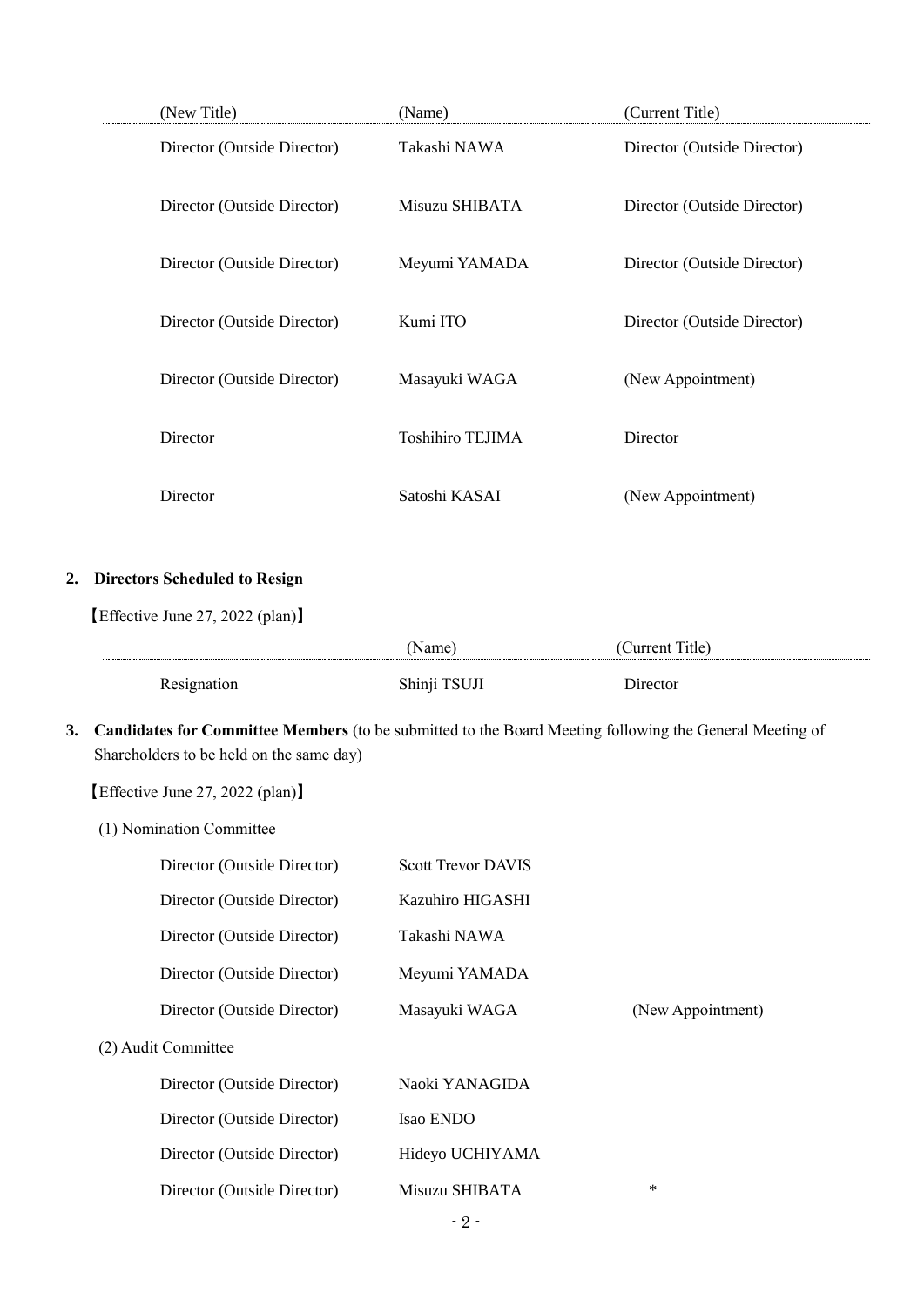| Director (Outside Director) | Kumi ITO                  |                   |
|-----------------------------|---------------------------|-------------------|
| <b>Director</b>             | Toshihiro TEJIMA          |                   |
| Director                    | Satoshi KASAI             | (New Appointment) |
| (3) Compensation Committee  |                           |                   |
| Director (Outside Director) | Kazuhiro HIGASHI          |                   |
| Director (Outside Director) | <b>Scott Trevor DAVIS</b> |                   |
| Director (Outside Director) | Takashi NAWA              |                   |
| Director (Outside Director) | Meyumi YAMADA             |                   |
| Director (Outside Director) | Masayuki WAGA             | (New Appointment) |

\*Ms. Shibata will move from the Nomination Committee and the Compensation Committee to the Audit Committee.

# **4. (For reference) List of candidates for Senior Vice Presidents and Executive Officers, and Senior Vice Presidents**

【Effective June 27, 2022 (plan)】

 $\frac{1}{2}$ 

| (New Title)                                                                                                    | (Name)           | (Current Title)                                                                                         |
|----------------------------------------------------------------------------------------------------------------|------------------|---------------------------------------------------------------------------------------------------------|
| Group CEO<br><b>Director</b><br>Chairman and Representative<br><b>Executive Officer</b>                        | Kengo SAKURADA   | Group CEO<br><b>Director</b><br>Chairman and Representative<br><b>Executive Officer</b>                 |
| Group COO<br>Director<br>President and Representative<br><b>Executive Officer</b>                              | Mikio OKUMURA    | Group COO<br>President and Representative<br><b>Executive Officer</b>                                   |
| CEO of Domestic P&C Insurance<br><b>Business</b><br>Senior Vice President and Executive<br>Officer             | Giichi SHIRAKAWA | CEO of Domestic P&C Insurance<br><b>Business</b><br>Senior Vice President and Executive<br>Officer      |
| CEO of Overseas Insurance and<br><b>Reinsurance Business</b><br>Senior Vice President and Executive<br>Officer | James SHEA       | CEO of Overseas Insurance and<br>Reinsurance Business<br>Senior Vice President and Executive<br>Officer |
| CEO of Domestic Life Insurance<br><b>Business</b><br>Senior Vice President and Executive<br>Officer            | Yasuhiro OBA     | CEO of Domestic Life Insurance<br><b>Business</b><br>Senior Vice President and Executive<br>Officer     |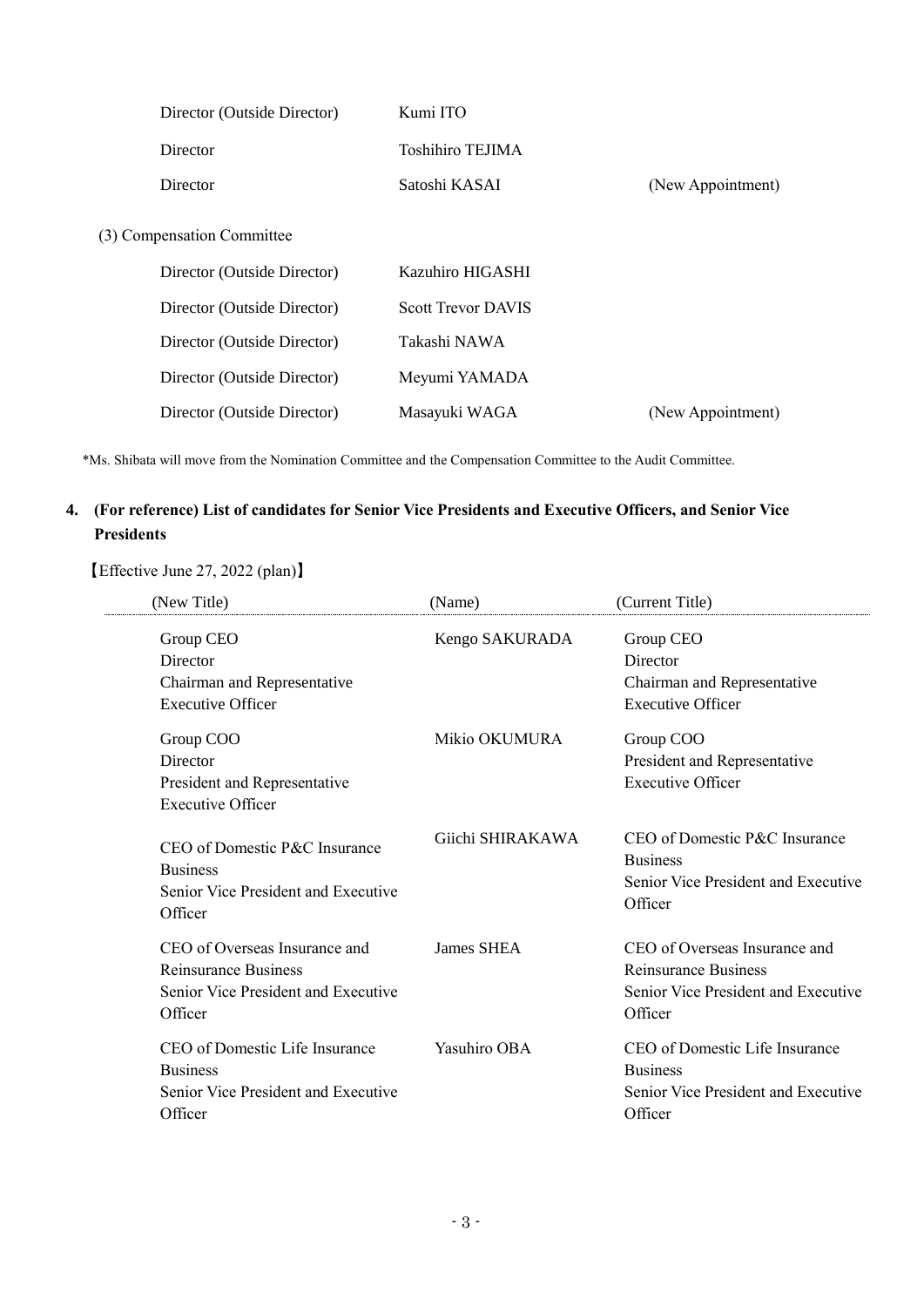| (New Title)                                                                                                                    | (Name)           | (Current Title)                                                                                                                |
|--------------------------------------------------------------------------------------------------------------------------------|------------------|--------------------------------------------------------------------------------------------------------------------------------|
| CEO of Nursing Care & Seniors<br><b>Business</b><br>Senior Vice President and Executive<br>Officer                             | Ken ENDO         | CEO of Nursing Care & Seniors<br><b>Business</b><br>Senior Vice President and Executive<br>Officer                             |
| CEO of Digital Business<br>Senior Executive Vice President and<br><b>Executive Officer</b>                                     | Koichi NARASAKI  | CEO of Digital Business<br>Senior Executive Vice President and<br><b>Executive Officer</b>                                     |
| Group CVCO<br>Chairman of Overseas M&A<br>Senior Executive Vice President                                                      | Nigel FRUDD      | Group CVCO<br>Chairman of Overseas M&A<br>Senior Executive Vice President                                                      |
| Group CFO<br>Group CSO<br>Senior Executive Vice President and<br><b>Executive Officer</b>                                      | Masahiro HAMADA  | Group CFO<br>Group CSO<br>Senior Executive Vice President and<br><b>Executive Officer</b>                                      |
| Group CHRO<br>Senior Executive Vice President and<br><b>Executive Officer</b><br>General Manager, Human Capital<br>Department  | Shinichi HARA    | Group CHRO<br>Senior Executive Vice President and<br><b>Executive Officer</b><br>General Manager, Human Capital<br>Department  |
| Group CERO<br>Executive Vice President and Executive<br>Officer                                                                | Koji ISHIKAWA    | Group CERO<br><b>Executive Vice President and</b><br><b>Executive Officer</b>                                                  |
| Group CDO<br>Senior Vice President                                                                                             | Albert CHU       | Group CDO<br>Senior Vice President                                                                                             |
| Group CRO<br>Senior Vice President and Executive<br>Officer                                                                    | Yoshihiro UOTANI | Group CRO<br>Senior Vice President and Executive<br>Officer                                                                    |
| Group CSuO<br>Senior Vice President and Executive<br>Officer                                                                   | Ryoko SHIMOKAWA  | Group CSuO<br>Senior Vice President and Executive<br>Officer                                                                   |
| Group CPRO<br>Senior Vice President and Executive<br>Officer<br>General Manager, Corporate<br><b>Communications Department</b> | Hirofumi SHINJIN | Group CPRO<br>Senior Vice President and Executive<br>Officer<br>General Manager, Corporate<br><b>Communications Department</b> |
| Group CIO<br>Senior Vice President and Executive<br>Officer<br>General Manager, IT Strategy Planning<br>Department             | Taisei KAWAZOE   | Group CIO<br>Senior Vice President and Executive<br>Officer<br>General Manager, IT Strategy<br><b>Planning Department</b>      |